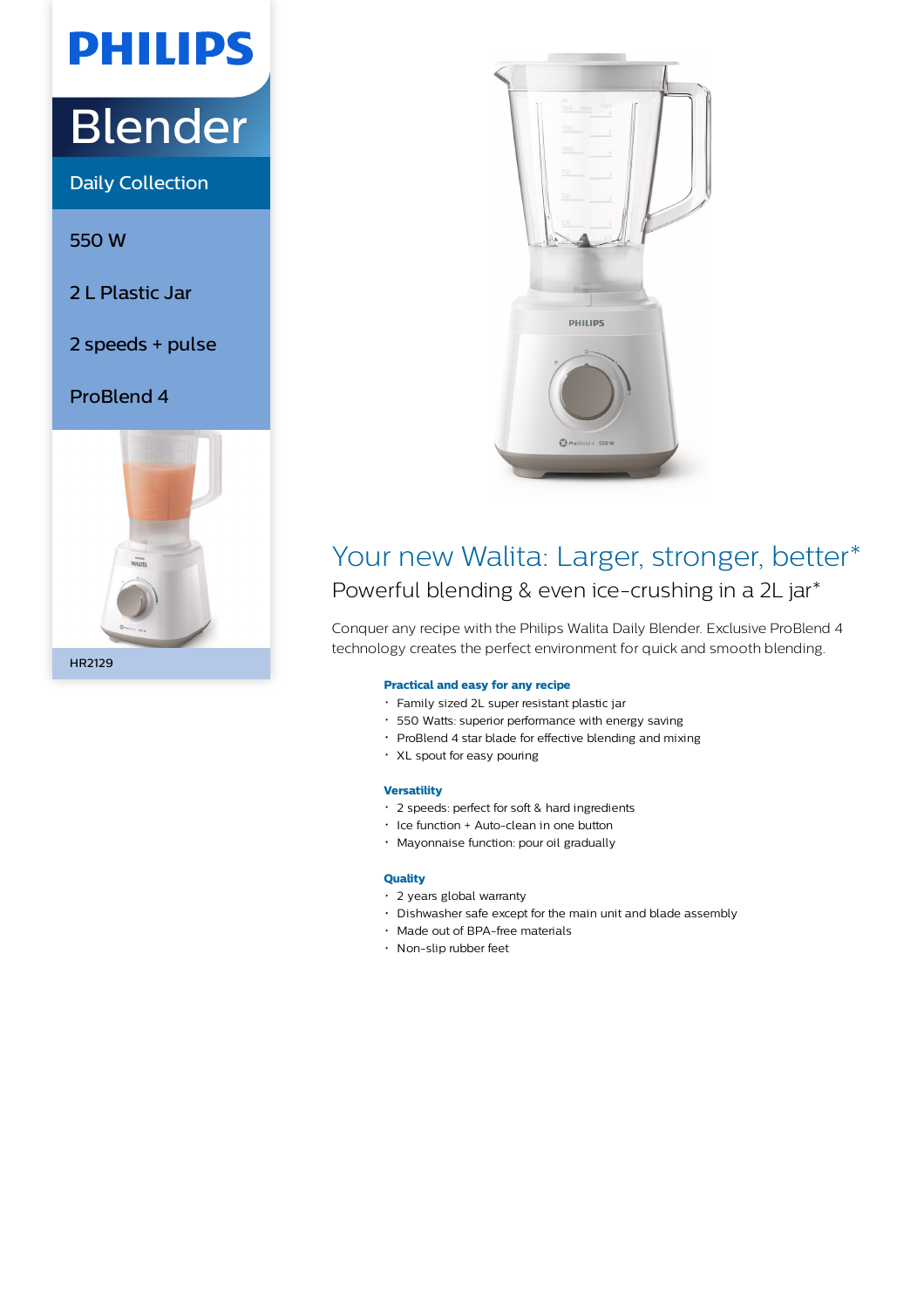## **Highlights**

#### **2 speeds + pulse to crush ice**



For the best performance blend at high or low speed and even crush ice with the special ice speed setting.

#### **2 years warranty**



Philips Walita offers a full 2 years global warranty for this product to ensure you have long lifetime blender to use every day.

#### **Strong 550W power motor**



The perfect power combiing great performance for crushing ice while saving energy.

#### **Dishwasher safe**



All parts are dishwasher safe, except for the main unit and blade assembly.

#### **2L plastic jar**



Big 2 liter plastic jar with extra large spout for recipes for your entire family with easy serving.

#### **Ice function + Auto-clean**



Special speed setting button for ice crushing and auto clean bringing more variety and easiness to your blending experience.

#### **BPA-free**



This Philips Walita Daily Blender is made from BPA-free materials.

#### **Mayonnaise Function**



Exclusive hole in the lid for pouring the oil gradually while making the perfect mayonnaise.

#### **Non-slip rubber feet**

The robust base is composed with non slip rubber feet to assure that the device doesn't move even when blending the hardest ingredients for a safer usage.

#### **ProBlend 4**



The newly designed blade will blend and cut the ingredients effectively and make a perfect smoothie for you and your family.

#### **XL spout**



With the well-designed spout precision, you can easily pour your blend.